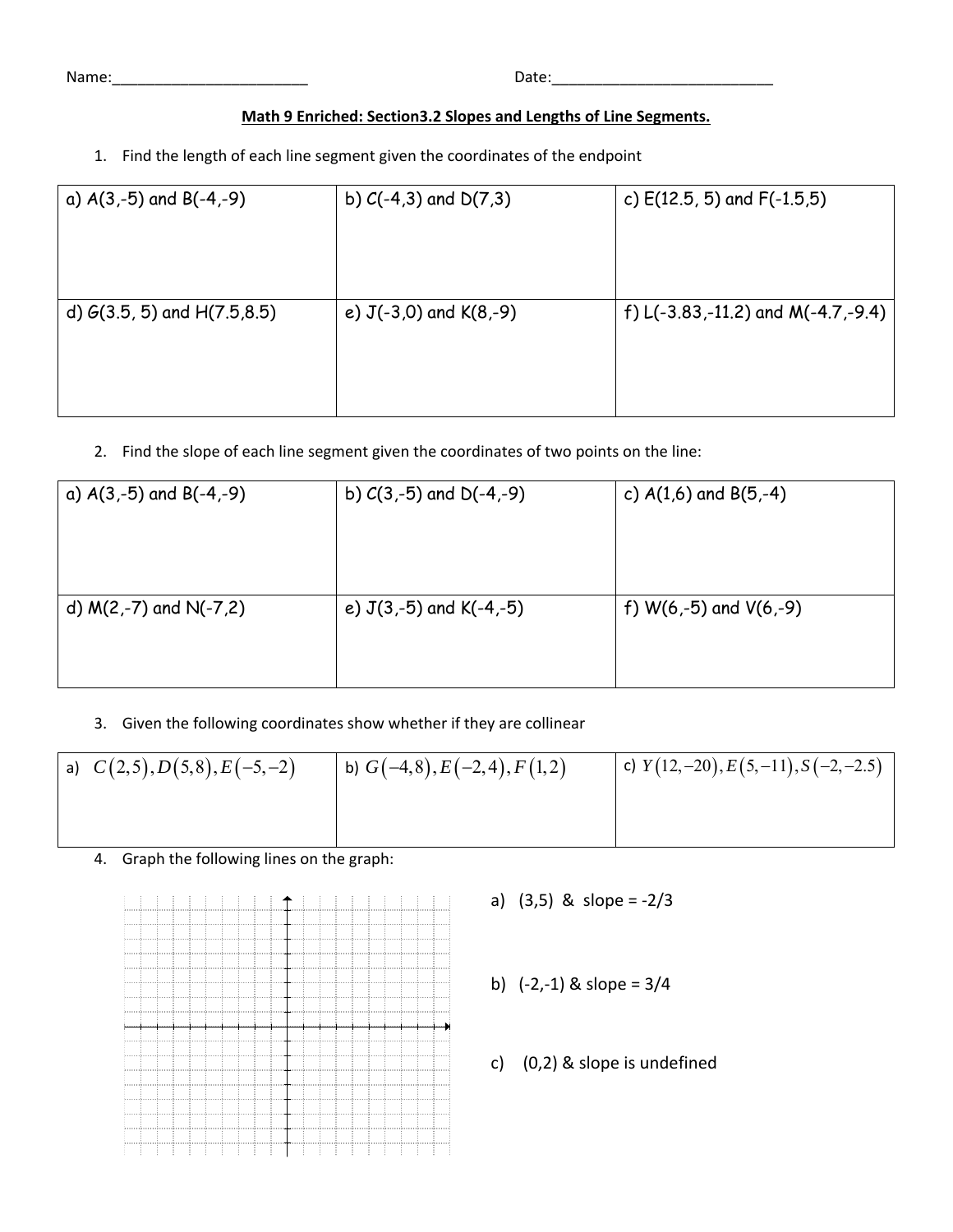- 5. Line "A" has a slope of zero and crosses the point (‐5,12). What is the "X" and "Y" intercept of the line?
- 6. If points 'A", "B" and "C" are on the line:  $y = kx + w$ , can the slope of segment AB be larger than the slope of segment BC? Justify your answer:
- 7. Find the value of 'k' with the given endpoints and the slope:

a)  $P(3,9)$ , Q(-1,3k); slope =-6 b) W(-2,-2), X(k,2); slope =  $\frac{3}{4}$  c) Y(3,4), Z(9,k); slope= -4/3

- 8. Given that the following line segments are equal, what is the value of "x"? a)  $P(-6,-3)$ ,  $Q(-6,5)$ ;  $R(3,5) S(x,-3)$  b)  $A(-2x,-1)$ ,  $B(-4,-7)$ , &  $C(8,1) D(x,7)$ 
	- 9. Find the coordinates of the points on the y-axis which is equidistant from the points (5,0) and (1,6)
	- 10. The vertices of a triangle are A(‐1,2) , B(1,‐5), and C(5,‐2). Classify the triangle as "scalene", "isosceles" or "equilateral". What is the area of the triangle?



11. A circle is tangent to the y-axis at (0,2) and the larger of its x-intercept is 8. Determine the radius of the circle.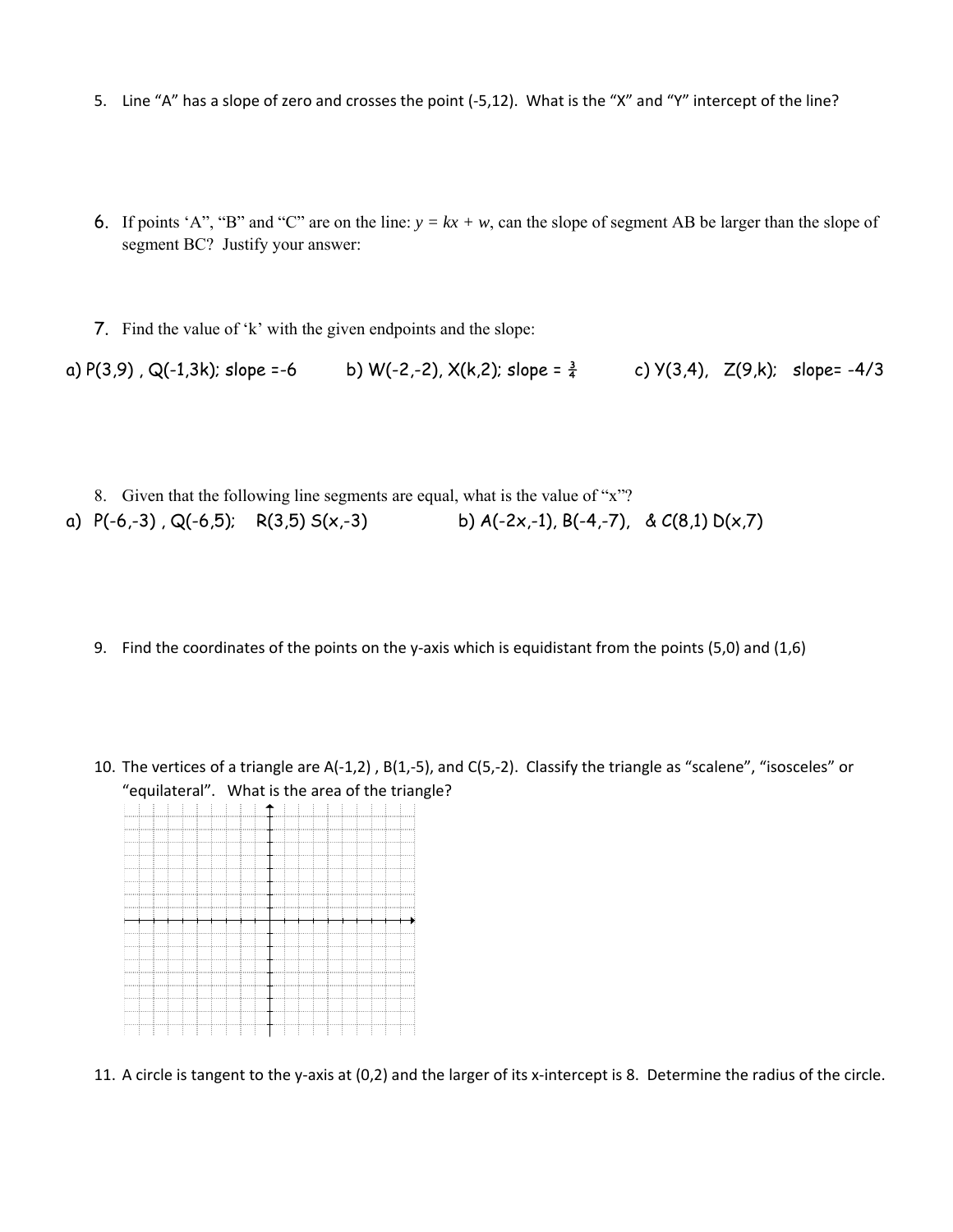- 12. Find the coordinates of the points on the x‐axis which are 5 units from (5,4).
- 13. Two line segments, with a common endpoint (0,4) have slopes 2 and ‐1/2. If the other endpoints are on the x‐axis, find their coordinates.
- 14. A line segment has length 10, and its endpoints are on the coordinate axes. If the slope of the line segment is ‐3/4, find the possible coordinates of the endpoints.
- 15. Can a triangle be drawn such that all the sides have a positive slope? Explain and justify your answer.
- 16. Triangle ABC has vertices A(‐4,1), B(2,‐1), and C(1,k). What is the number of possible values for "k" such that the triangle is isosceles?
- 17. Given the diagram, what is the slope of OA?



18. If *AB = BC = CD*, then what is the ratio of the slope of OB to the slope of OC?



- 19. If the sum of the intercepts of a line is "N", it will be called an N‐line. What is the sum of the y‐intercepts of the two "3‐lines" which pass through the point (‐2,‐4)?
	- $(a) -3$ (b)  $-1$  (c) 1  $(d)$  3  $(e)$  6